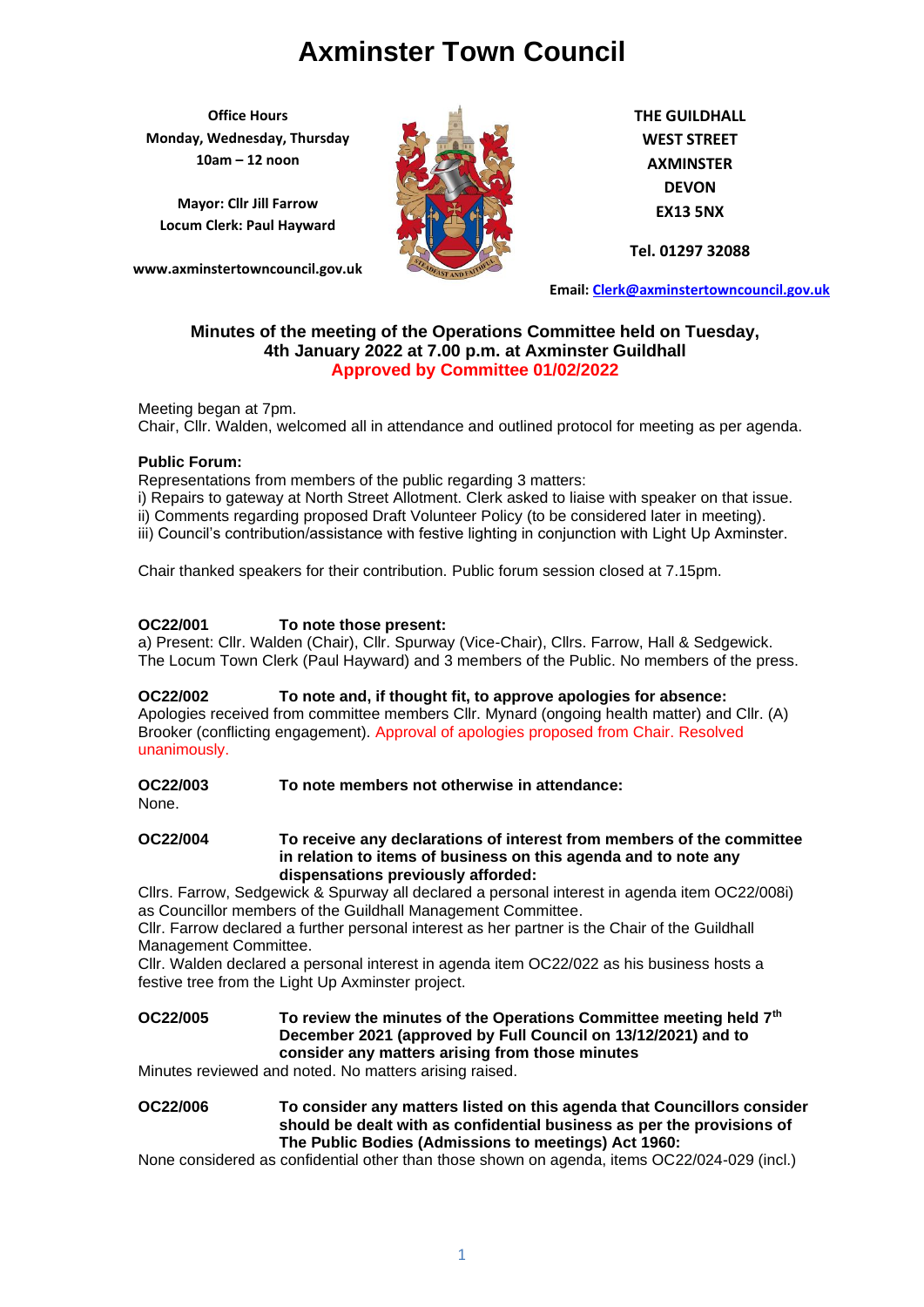**Office Hours Monday, Wednesday, Thursday 10am – 12 noon**

**Mayor: Cllr Jill Farrow Locum Clerk: Paul Hayward**

**www.axminstertowncouncil.gov.uk**



**THE GUILDHALL WEST STREET AXMINSTER DEVON EX13 5NX**

**Tel. 01297 32088**

**Email: [Clerk@axminstertowncouncil.gov.uk](file://///axm-svr-1/company/Templates/Clerk@axminstertowncouncil.gov.uk)**

## **OC 22/007 To consider matters pertaining to winter resilience:**

cemetery and Guildhall sites for emergency provision if required. Clerk directed to arrange under<br>delegated authority in conjunction with Town Handyman Chair of Committee asked that the Town Council's Grit Salt stocks (in storage) be brought forward within the storage container for easier access with appropriate supplies being moved to delegated authority in conjunction with Town Handyman.

#### **OC22/008i) To consider matters pertaining to the governance and administration of Axminster Guildhall:**

Chair outlined current arrangements whereby the Town Council (ATC) owns the Guildhall Building but holds it "in trust" via a lease to a group of "Holding Trustees" who subsequently instruct the Guildhall Management Committee (GHMC) to administer the building on their behalf; this agreement was signed in 1967. It was noted that lease requires an annual lease/rent charge (of  $£1$ ) to be paid (which appears to have never been demanded); the term of the lease also appeared to be just 21 years from 1967.

Summary of debate:

Adaptations and improvements to the building sought by GHMC to be considered by ATC. Clarity needed on the number of Councillor vacancies on GHMC (split 8:4 Councillors/Public) Suggestion that a meeting should be convened between ATC and GHMC to discuss future plans, governance arrangements, financial status, renewal of lease and so forth.

Agreement that a review of the lease document (and GHMC Constitution) was critical and Clerk directed to liaise with Chair of GHMC to obtain these documents (and any copies of draft revised leases prepared) and circulate to all members prior to any meeting being held.

### **OC22/008ii) To consider proposals for refurbishment of the Old Courthouse Building and potential for enhanced use of the building for Town Council activities:**

Cllr. Sedgewick reported that this matter had been tabled for discussion at the FULL Council meeting on 10<sup>th</sup> January 2022 and, as such, proposed deferment of this agenda item to that meeting. Seconded by Chair. Resolved unanimously.

### *Further to the earlier public representation on the subject, Cllr. Hall proposed that agenda item OC22/022 be brought forward for consideration with Chair's agreement. Seconded by the Chair. Resolved unanimously.*

**OC 22/022 To consider proposals to provide further festive illumination on Minster Green and across Town Centre; to include consideration of electrical supply challenges and liaison with 3rd parties in the town already engaged in festive lighting provision:**

Cllr. Sedgewick confirmed that recent disruption to the Minster Green power supply (from inside the Minster church) had been identified and scheduled for restoration.

Chair expressed the Council's thanks to all involved with Light Up Axminster (LUA) for both the extensive festive lighting across the town and for all events during the year, supported by a team of volunteers.

Locum RFO confirmed that Council held a reserve for improvements/repairs to Minster Green lighting, but had also provisionally set aside funds within the 2022-23 budget plan for additional festive lighting provision.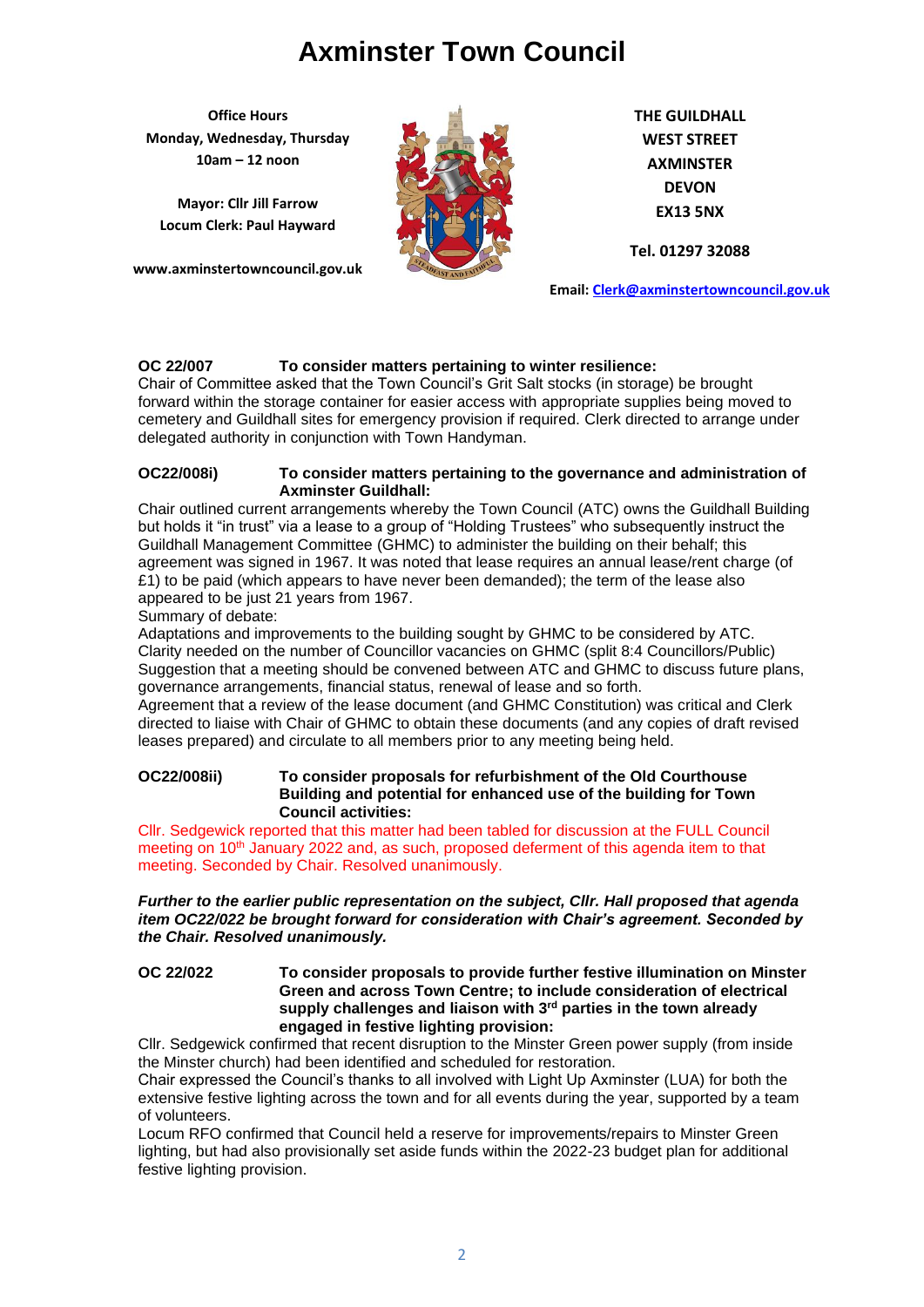**Office Hours Monday, Wednesday, Thursday 10am – 12 noon**

**Mayor: Cllr Jill Farrow Locum Clerk: Paul Hayward**

**www.axminstertowncouncil.gov.uk**



**THE GUILDHALL WEST STREET AXMINSTER DEVON EX13 5NX**

**Tel. 01297 32088**

**Email: [Clerk@axminstertowncouncil.gov.uk](file://///axm-svr-1/company/Templates/Clerk@axminstertowncouncil.gov.uk)**

clarify what powers the Town Council had at its disposal to assist towards and financial<br>expenditure in this respect Locum Clerk (LC) was directed to liaise with the LUA executive team to ascertain what their requirements were for the improvement/expansion of festive lighting in the town and then return to Ops.Comm. (OC) with that information for further discussion/consideration. LC was also asked to expenditure in this respect.

There was also a suggestion that the Town Council consider planting further trees to mitigate against the Carbon Impact of additional lighting/power usage. This was felt to be an appropriate measure and it was agreed that OC would consider this in conjunction with the primary topic as above.

## *Chair proposed that the published agenda order be resumed. Resolved unanimously.*

### **OC 22/009 Update on Section 106 projects ongoing:**

a) Raymond's Hill Play Area. This matter is scheduled to be considered as item OC22/024IC (in committee) later in this meeting and so was not discussed at this point.

b) Axminster Skatepark at Cloakham Lawns. LC was directed to contact the trustees of the Skatepark Committee to seek confirmation that all the necessary legal papers had been signed and approved to permit EDDC to take on the land in question and start the procurement process for the S106 skatepark project.

c) Cloakham Lawns Public Artwork Project. LC was directed to seek clarity from EDDC S.106 officer as to where the money could be spent (ie. a precise geographical location within Cloakham Lawns estate) and what constraints on spending were contained within the S.106 legal agreement. The involvement of the S.106 Officer would be pivotal in the delivery of this project. A suggestion was made from the committee that benches could be provided with some form of integrated artwork, delivering both art and amenity to residents on the estate. LC was asked to raise this with the officer too.

#### **OC 22/010 To consider matters pertaining to signage in the Town Centre and on roads/highways within the parish; to include update on vehicle Activated Sign (VAS).**

a) Town Centre Signage Project. Chair proposed that this matter be deferred to the next meeting of the OC on 1st February. Agreed. LC was due to meet with a representative of South Western Railways regarding potential collaborative projects at the station and he was asked to also raise the issue of additional signage at the point that SWR landholdings joined the public highway (near Tesco roundabout/crossing to Axminster Power Tools showroom).

b) LC was asked to contact the DCC Highways Officer to seek guidance on how the Council could possibly arrange an additional "Brown" Tourism sign on the A35 (East>West) to bring additional visitors into the town. Chair noted that previous requests had been refused on the basis that signs east of Hunters Lodge might encourage drivers to cross the Eastbound traffic stream to turn onto Lyme Road/Musbury Road to come into the town.

c) LC updated members on the progression of the VAS project. The VAS device had been received and Council was now awaiting installation of the mounting poles (by DCC) whereupon the unit could be brought into use. No further actions required at this time as in the hands of DCC.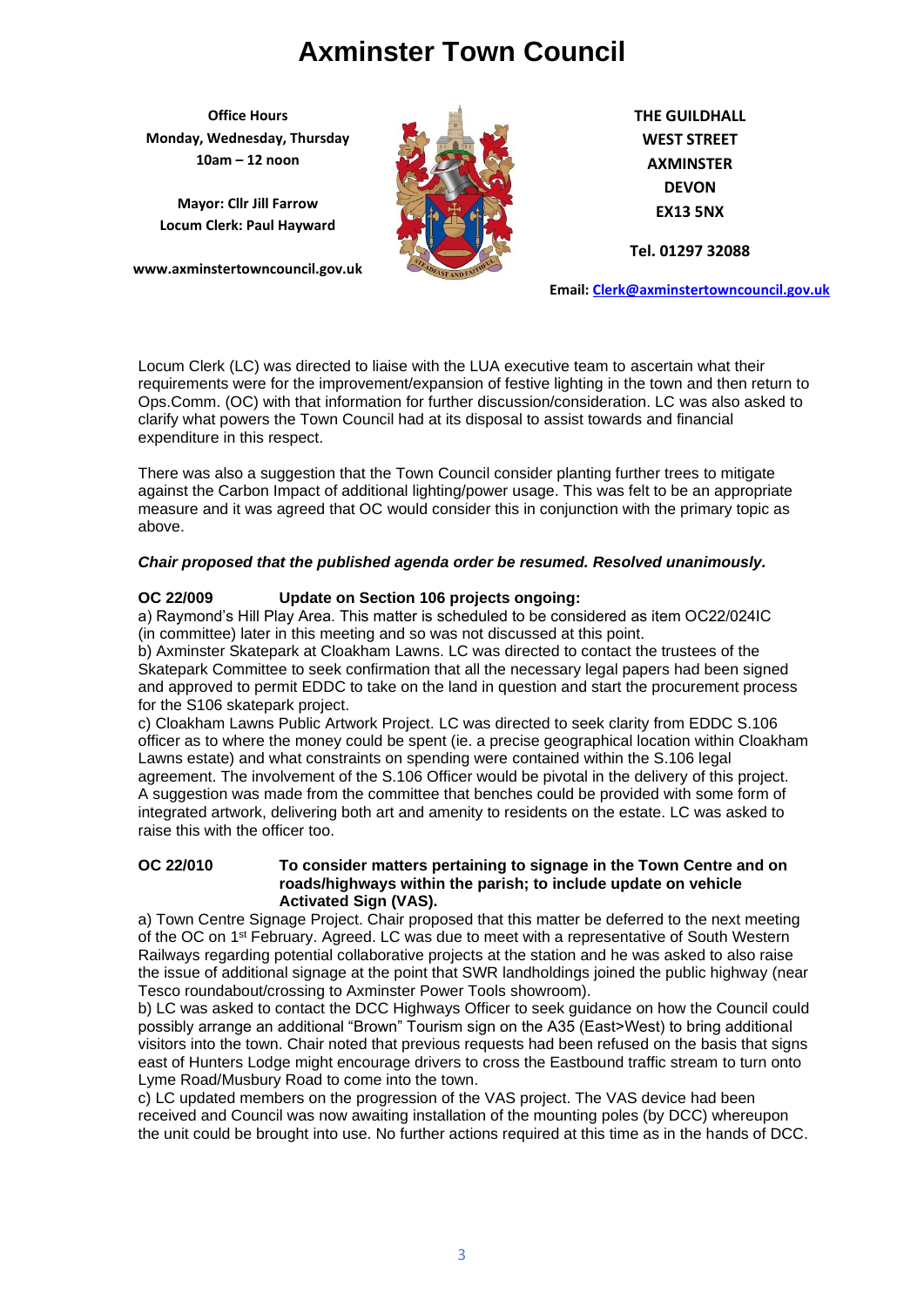**Office Hours Monday, Wednesday, Thursday 10am – 12 noon**

**Mayor: Cllr Jill Farrow Locum Clerk: Paul Hayward**

**www.axminstertowncouncil.gov.uk**



**THE GUILDHALL WEST STREET AXMINSTER DEVON EX13 5NX**

**Tel. 01297 32088**

**Email: [Clerk@axminstertowncouncil.gov.uk](file://///axm-svr-1/company/Templates/Clerk@axminstertowncouncil.gov.uk)**

# **OC 22/011 Update on Jubilee Field Project:**

Locum] Proper Officer) to conform with mandatory legal requirements re: nomination of legal a) LC asked for Committee's consent to sign a set of legal papers on Council's behalf (as their representatives. Proposed by Chair, seconded by Cllr. Hall. Resolved unanimously. LC reported that he was awaiting a call-back from the Council's legal team to clarify the

timescales for the handover to the Town Council, and a call from EDDC's S106 Officer to confirm that "dowry" sum forthcoming. As soon as this information was received, members will be further updated.

b) In terms of site amenity and future landscaping, it was noted that Council has already resolved (following public consultation) to progress with Option ONE for the provision of dog facilities on site, and that Cllr. Holt had been given delegated authority to gather in quotations for the landscaping of the overall site, to be brought back before OC at the earliest opportunity to consider. LC reported that additional street furniture had been ordered via the EDDC Welcome Back Fund and that this would provide much-awaited public amenity on the field.

# **OC 22/012 Update on Public Rights of Way/P3 works:**

LC provided a verbal update on works in the pipeline/progressing and his recent discussions with the Hon. Footpath Warden (John Vanderwolfe). No further action necessary at this time.

# **OC 22/013 To consider matters pertaining to Town Cemetery:**

a) LC apologised for delay in circulating a draft design for the consolidated signage previously agreed upon. Noted.

b) LC was asked to obtain quotations for purchase or hire of chipping equipment to provide further amenity at the cemetery site. Noted.

c) LC reported that he had been in communication with the Council's commissioned

surveyor/valuer to chase the outstanding survey works to the Council's buildings and land assets. Noted.

d) It was proposed by Cllr. Farrow, seconded by Cllr. Hall, that a local resident (who operated a drone with the correct certification and licence) be permitted to fly over Council's landholdings and take photos for his own portfolio, subject to confirmation that he held the necessary and applicable insurance for such non-commercial drone flight activity. Resolved unanimously. Arrangements and verification of correct paperwork to be delegated to the LC.

# **OC 22/014 To consider matters pertaining to allotments:**

a) LC advised that no progress had been made with DCC regarding provision of new line markings on roads outside of Woodbury Park site. LC asked to chase DCC accordingly. b) It was proposed by Chair, seconded by Cllr. Hall, that Council engage services of a contractor to install the new gate posts (and gate) in the proposed new position at the North St. allotment site, rather than trying to use volunteer labour to achieve the same result. Resolved unanimously. The action was delegated to the LC to arrange as expediently as possible and a suggestion was made that the LC and the parishioner (who raised the recent concern re: delays) meet on site at a date to be agreed to confirm the proposed siting point and any other remedial works required in association with the gateway re-instatement. Noted.

c) The matter of Allotment Regulations (revision) was deferred by Chair to a future meeting of the committee in light of the remaining business to be considered this evening. Noted.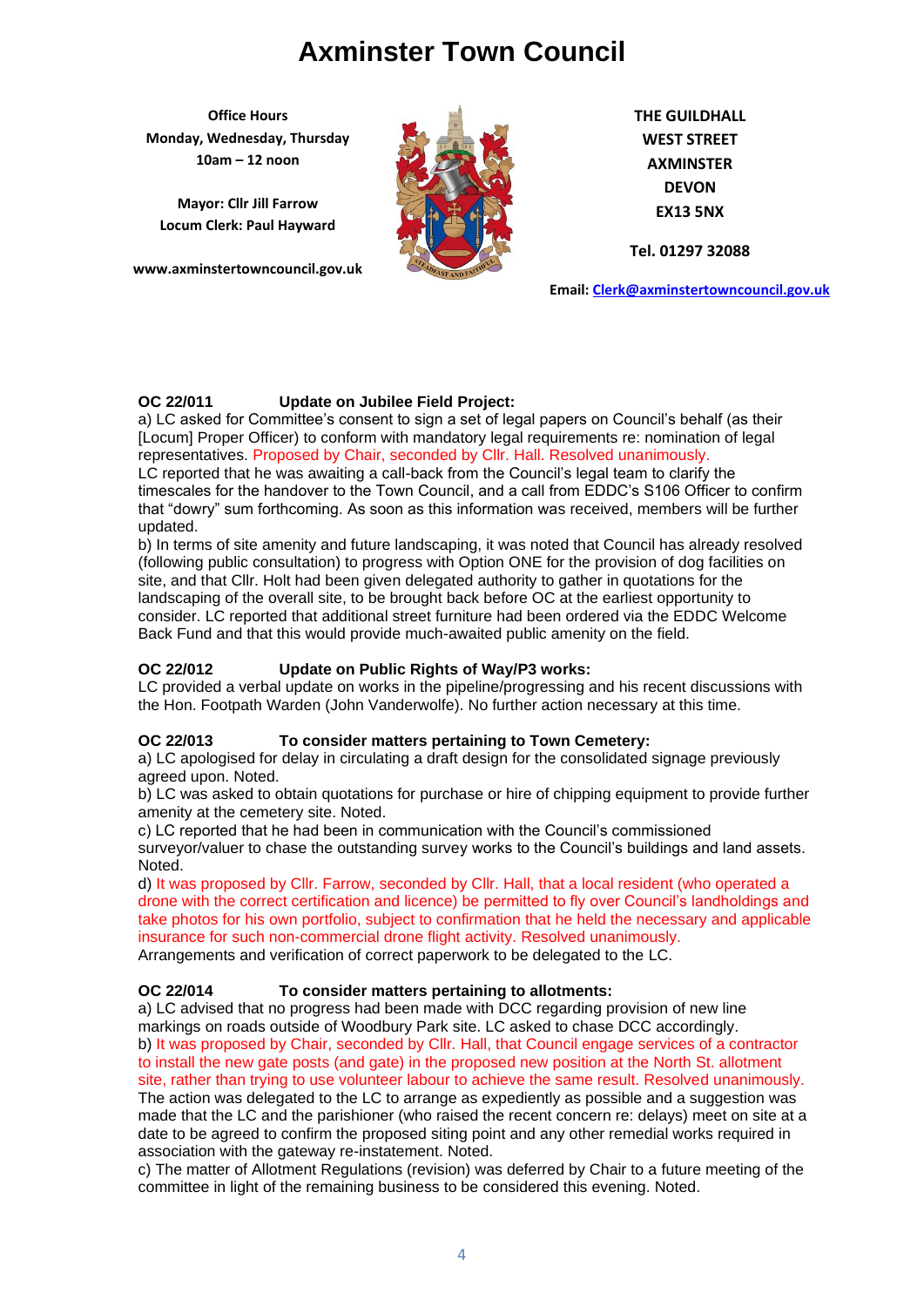**Office Hours Monday, Wednesday, Thursday 10am – 12 noon**

**Mayor: Cllr Jill Farrow Locum Clerk: Paul Hayward**

**www.axminstertowncouncil.gov.uk**



**THE GUILDHALL WEST STREET AXMINSTER DEVON EX13 5NX**

**Tel. 01297 32088**

**Email: [Clerk@axminstertowncouncil.gov.uk](file://///axm-svr-1/company/Templates/Clerk@axminstertowncouncil.gov.uk)**

# **OC 22/015 To consider matters pertaining to Health and Safety/H&S Sub-Comm:**

a) LC advised that the Fire Risk and Legionella reports had been recently received and these would be forwarded to members of Ops.Comm. although further consideration should be undertaken by the H&S Sub-Committee who would make their recommendations to either Ops.Comm. or FULL Council. Noted.

b) To consider Terms of Reference (ToR) for the Sub-Committee.

LC was asked to provide some draft wording for the Sub-Comm. to consider, revise and approve.

### **OC 22/016 To consider update from Locum Clerk re: welcome Back Funding capital expenditure:**

LC reported that (as directed) he had placed an order with EDDC for approximately £10,000 (ten thousand) of street furniture as per the criteria set out within that scheme; to include new and replacement benches, picnic benches, bicycle racks and litter/waste/recycling bins. The order had been confirmed and approved by EDDC officers and the items would be delivered to the Town Council in due course. The costs of the capital purchases were being met from within the Welcome Back Funding (c/o the European Development Fund) and thus no costs would be borne by the Town Council other than installation of the equipment at the various locations to be agreed upon. Chair asked that this matter be considered at the next Ops.Comm. meeting. Noted.

### **OC 22/017 To consider the need to make future meetings of this committee (until a date to be agreed upon) "Consultative" only; to be held via Zoom or other digital / web platform in light of ongoing Coronavirus health risks and with recommendations being duly delegated to the Proper Officer to administer and execute:**

LC outlined the potential need for this type of meeting in light of ongoing CV19 situation and possible future restrictions. It was proposed by Chair, seconded by Cllr. Farrow, that future meetings of this committee would be held on a "consultative" basis if circumstances necessitated, subject to the prior consultation, agreement and consent of the Committee Chair and the Council's Proper Officer. Resolved unanimously. Noted.

## **OC 22/018 To consider Town Council's Draft Volunteer Policy:**

Cllr. Sedgewick had circulated a revised draft of the Council's Volunteer Policy to members prior to the meeting. After debate, it was suggested that certain section be removed/amended and that the revised draft be re-circulated to members and that it also be passed to Council's insurers and DALC (Devon Assoc. of Local Councils) to seek their confirmation that it accorded with extant legislation and standards. LC and Cllr. Sedgewick to liaise accordingly.

## **OC 22/019 To consider matters pertaining to CCTV installation and coverage within Town Centre and at Guildhall:**

LC reported that there had been no progress on this matter and that he had chased both installer and consultant to see further updates on Town Centre system commissioning and improvements to Guildhall capability and data capture for security.

## **OC 22/020 To consider matters pertaining to Poplar Mount noticeboard:**

No further progress. Quotes to follow as requested.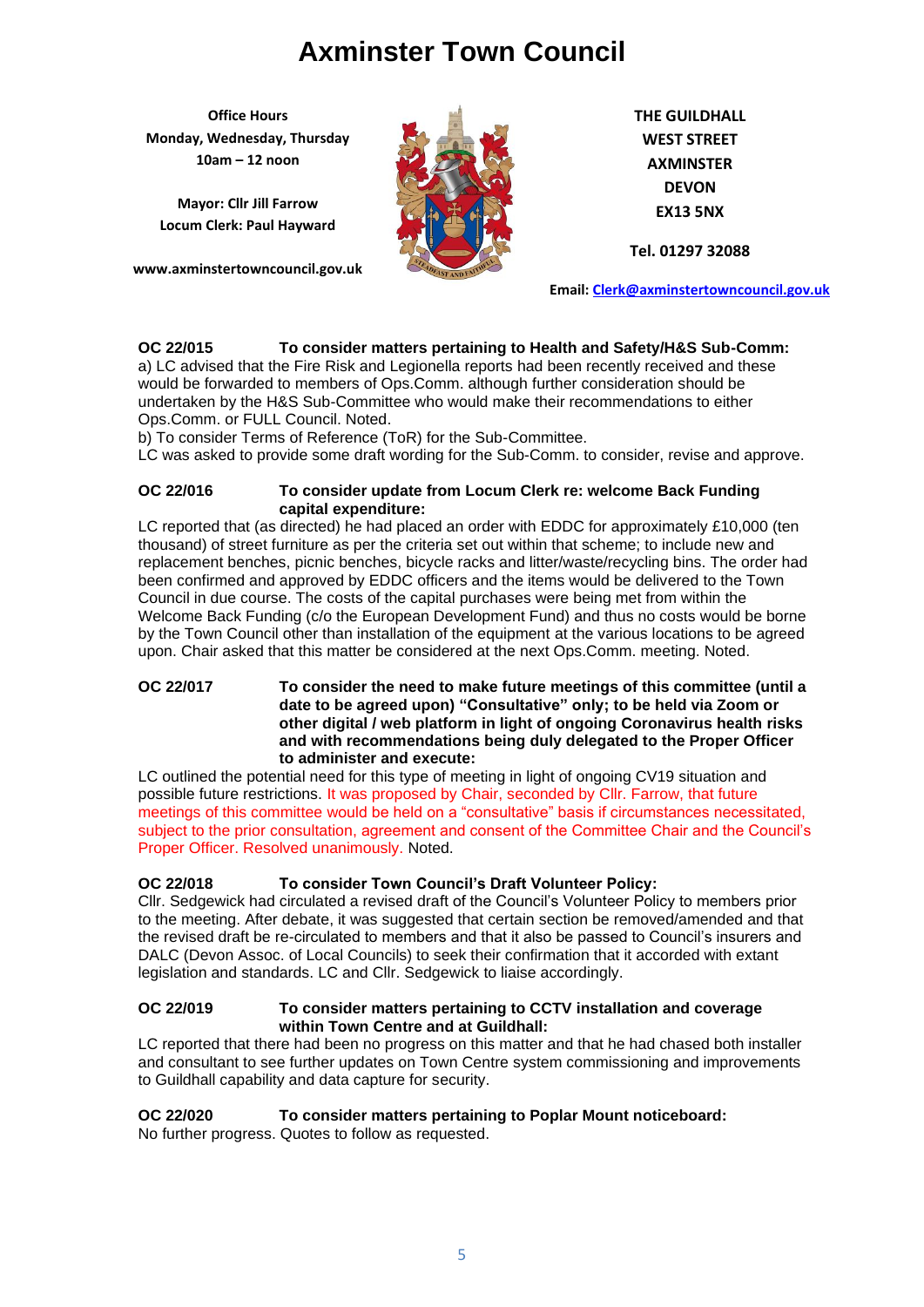**Office Hours Monday, Wednesday, Thursday 10am – 12 noon**

**Mayor: Cllr Jill Farrow Locum Clerk: Paul Hayward**

**www.axminstertowncouncil.gov.uk**



**THE GUILDHALL WEST STREET AXMINSTER DEVON EX13 5NX**

**Tel. 01297 32088**

**Email: [Clerk@axminstertowncouncil.gov.uk](file://///axm-svr-1/company/Templates/Clerk@axminstertowncouncil.gov.uk)**

#### **OC 22/021 To consider proposals to undertake a review of the Town Council's energy supply costs:**

It was proposed by Chair, seconded by Cllr. Hall, that LC be directed to seek comparative quotes from energy suppliers for the provision of utility supplies to Council's buildings and landholdings and to report back to OPSCOMM. at the earliest opportunity with the results of these enquiries. Resolved unanimously. Noted.

#### **OC 22/022 This matter had been discussed at an earlier point of the meeting. See minutes above.**

## **OC 22/023 Chair's Announcements / Matters of urgency to be noted:**

A query was raised regarding the enforcement of the Disabled space and Loading bays outside of the West Street shops (from Post Office to Axminster Printing) on Sundays. LC to seek clarity on the matter from the DCC Highways Officer.

It was also noted that letters from the Guildhall sign on the front elevation had become detached and LC was asked by Chair to seek quotes for their replacement as a matter of urgency. Noted.

Vice-Chair of Committee (Cllr. Spurway) proposed that under the provisions of the Public Bodies (Admission to Meetings) Act 1960, (as amended by the Local Government Act 1972 the public, (including the press) be excluded from the meeting as publicity would be prejudicial to the public interest by reason of the confidential nature of the business to be transacted. Seconded by Chair. Resolved.

## **Meeting moved into committee session with members of the public and press excluded.**

## **OC 22/024 (IC) To consider matters pertaining to ongoing Section 106 Play project at Raymonds Hill.**

LC provided a verbal report based on recent email correspondence and phonecalls between landowner and former Clerk. Councillors expressed their frustration at this turn of events and asked the LC to contact the landowner to seek an urgent meeting in an attempt to find a way through the current disagreement and to bring the project back on track. Noted.

### **OC 22/025 (IC) To consider matters pertaining to cemetery maintenance and to agree principles for future maintenance of the amenity site:**

After discussion, it was agreed that LC should be directed to explore options for the out-sourcing of maintenance works here (and elsewhere in the town, where the Council was either the landowner in question or wished to take on the maintenance responsibility as an enhanced public amenity). Noted. LC to bring this matter back to OPSCOMM when possible, but also liaise with Employment Committee who were also considering future recruitment of outdoor personnel; the two matters being intrinsically linked.

## **OC 22/026 (IC) To consider matters pertaining to cemetery mapping software:**

LC was directed to liaise with the suppliers of the digital mapping software (already purchased by the Town Council) to understand the capabilities and benefits of the system and to ensure that the TC was using the software to its best ability for the purposes of improved cemetery administration and town amenity enhancements (see OC22/025(IC) above).